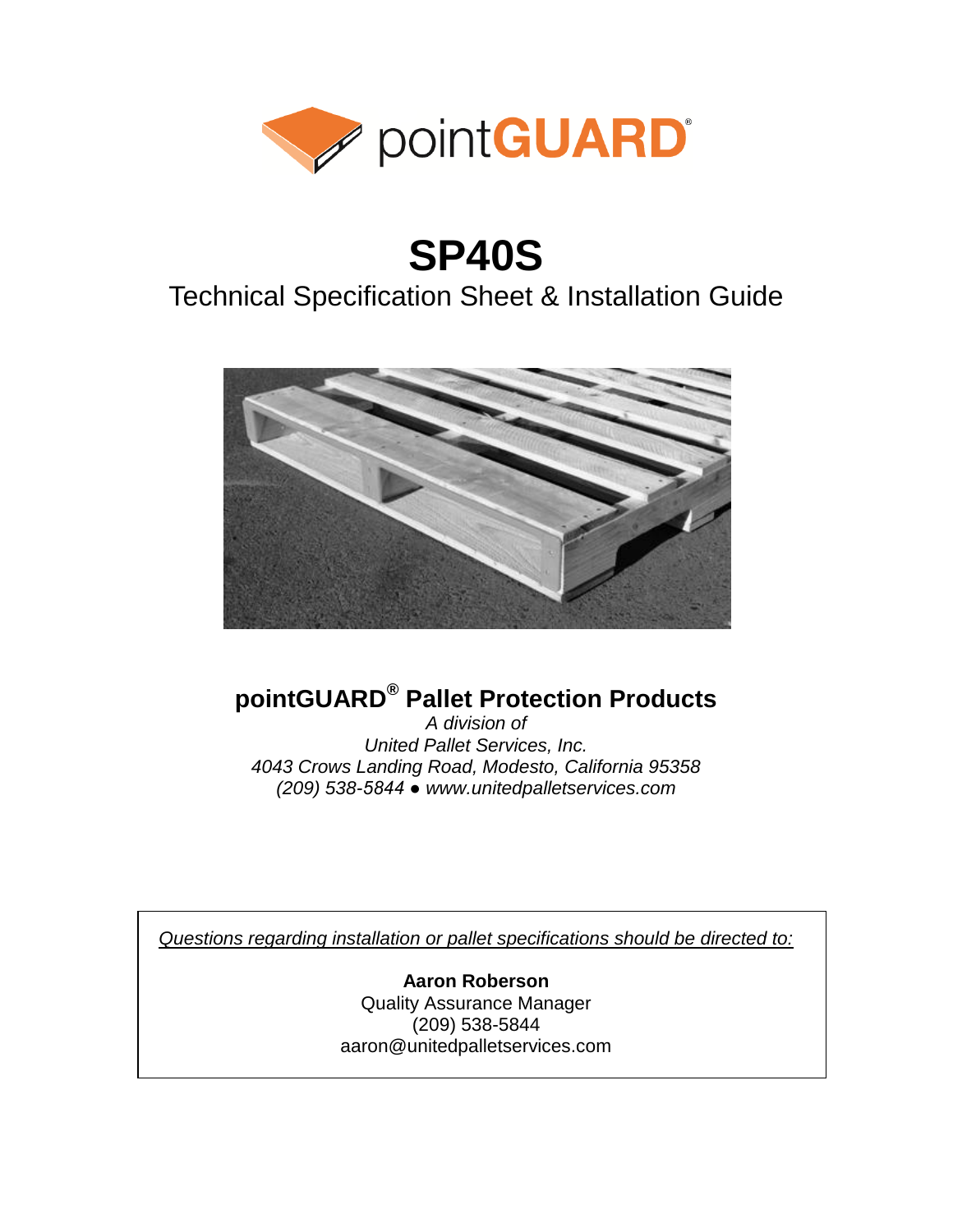# **Pre-Installation:**

**Before the start of the installation process, please note:**

- **The SP40S pointGUARD® Pallet Protector was designed to be installed on a new manufactured wooden pallet (or skid) that meets our pallet specifications. Retrofitting on an existing pallet can be done in certain situations where the pallet is already built to specifications that are laid out in this guide. Contact our office at (209) 538-5844 to inquire about the conditions that need to be met to make a retrofit successful.**
- **For optimal results, the design of the pallet (lumber positioning, thickness of lumber, etc.) is crucial to ensure an accurate fit. The recommended specifications are outlined in this guide and should be closely followed. We recommend providing a copy of this Guide to your pallet manufacturer. A** *PDS®* **(***Pallet Design System®* **) Pallet Specification Sheet can be provided to you at no charge by calling our office at (209) 538-5844.**
- **Kiln-Dried lumber should be used for the top lead boards and the 2x4 stringers. This is noted in the** *TECHNICAL SPECIFICATION - Pallet* **section, but is being noted here due to its importance. Failure to do so can leave a gap between the wood and the plastic, which will decrease the effectiveness of the pallet protector.**
- **Although the most popular size of pallet for the SP40S is a 48" x 40" pallet, please note that it can fit any pallet length as long as the width remains 40". Also the pallet must have (3) 2" x 4" stringers (that meet the width and height specifications in this guide) and the deck height matches the requirements outlined in this guide. Examples include:**
	- **40" x 40"**
	- **42" x 40"**
	- **44" x 40"**
	- **52" x 40"**
	- **60" x 40"**

**In certain cases, it is possible to attach a SP40S protector to a wing pallet with a top deck width greater than 40", however the bottom deck has to remain 40" in width and other requirements have to met as well. Call our office at (209) 538-5844 to discuss this situation if needed.**

- **It is possible to only install an SP40S on one end of the pallet if, once the unit load is in position; the pallet is only handled from one end before the pallet is relieved of the product.**
- **The SP40S is manufactured in sets of 2 with the bottom of the units attached at 3 break-off points. Simply grasp each point guard and bend back and forth until they snap apart.**

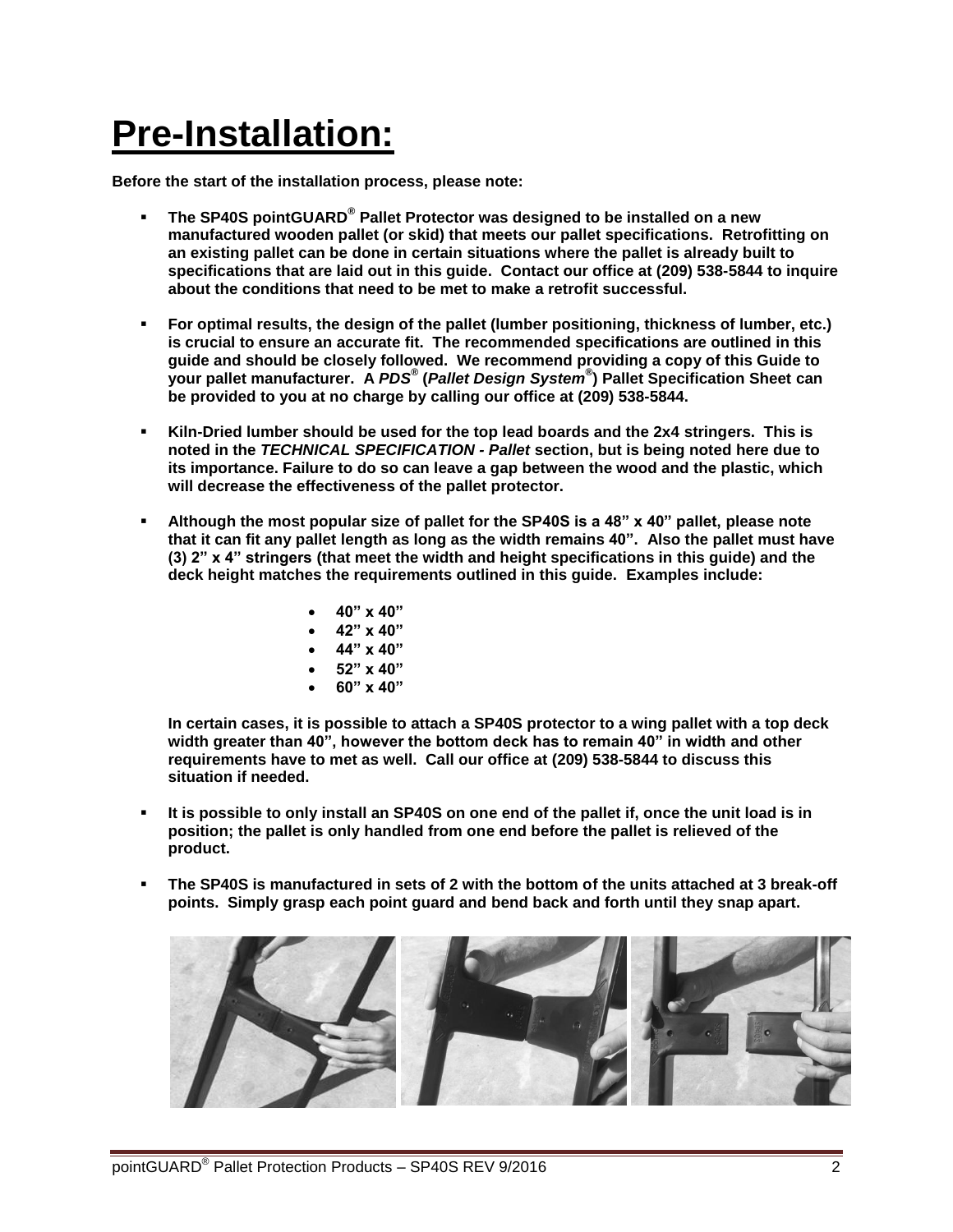## **Wood Pallet Glossary of Terms:**

- **A - 1x6** Piece of lumber measuring 6" (nom) in width
- **B - 1x4** Piece of lumber measuring 4" (nom) in width
- **C - 2x4 Nominal Stringer (Runner)** Usually a 1.5" x 3.5" piece of lumber
- **D - 4–Way Pallet / 2-Way Pallet** Term used when side of pallet has notch for forklift entry (4-Way shown)
- **E - Bottom Deck** Bottom area of pallet that touches the floor
- **F - Bottom Lead Board** Piece of lumber on the bottom and at the very front or back of the pallet
- **G - End of the Stringer** End of the 2x4 stringer
- **H - Middle Stringer** The very middle 2x4 stringer
- **I - Pallet Length** The overall length of the pallet
- **J - Pallet Width** The overall width of the pallet
- **K - Top Deck** Top area of pallet where footprint of product will rest
- **L - Top Lead Board** Piece of lumber on the top and at the very front or back of the pallet



*NOTE: Pallet terms on this page are noted in the installation steps as superscript Example… "Top lead board<sup>L</sup> must be flush with the pointGUARD protector"*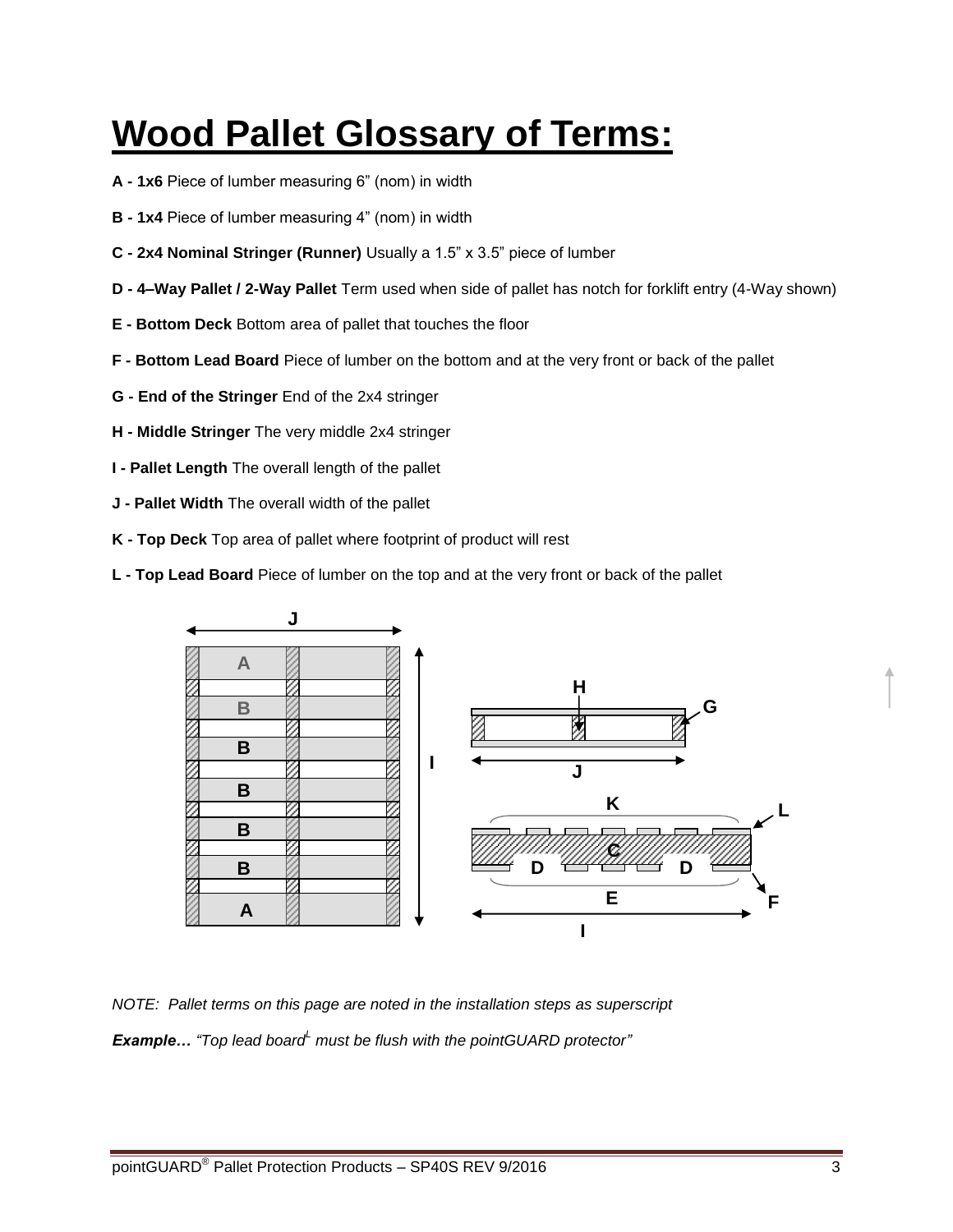# **Technical Specifications—SP40S:**

#### **Description:**

Plastic pallet protector for wood pallets

#### **Application:** Made to fit a 3-stringer<sup>C</sup> pallet with a width of 40"

**Physical Properties:** 100% Virgin Polypropylene with UV Inhibitor\*

**Measurements:** 39.50" WIDE x 3.81" TALL

#### **Attaches to pallet with:**

(3-6 per side, 6-12 total for pallet) 1.5" or 1" #8 wood screws

#### **Weight:**

0.75 lbs. each/1.5 lbs. for the set

\* UV Inhibitor information available by contacting our office

## **Technical Specifications —PALLET:**

*The pallet must be manufactured to the following specs so that the plastic protector will fit accurately. Failure to adhere to this specification information will result in an incorrect attachment and loss of complete protection for the pallet.*

#### **Stringer<sup>C</sup> Dimensions / Placement:**

- **(3) 2" x 4" Nominal Stringers<sup>C</sup> (Length: Size as needed)**
- Width 1.5", Height 3.5" / Placed evenly apart (14.75" between stringers<sup>C</sup>)
- **RECOMMENDATION: KILN-DRIED TO PREVENT SHRINKAGE**



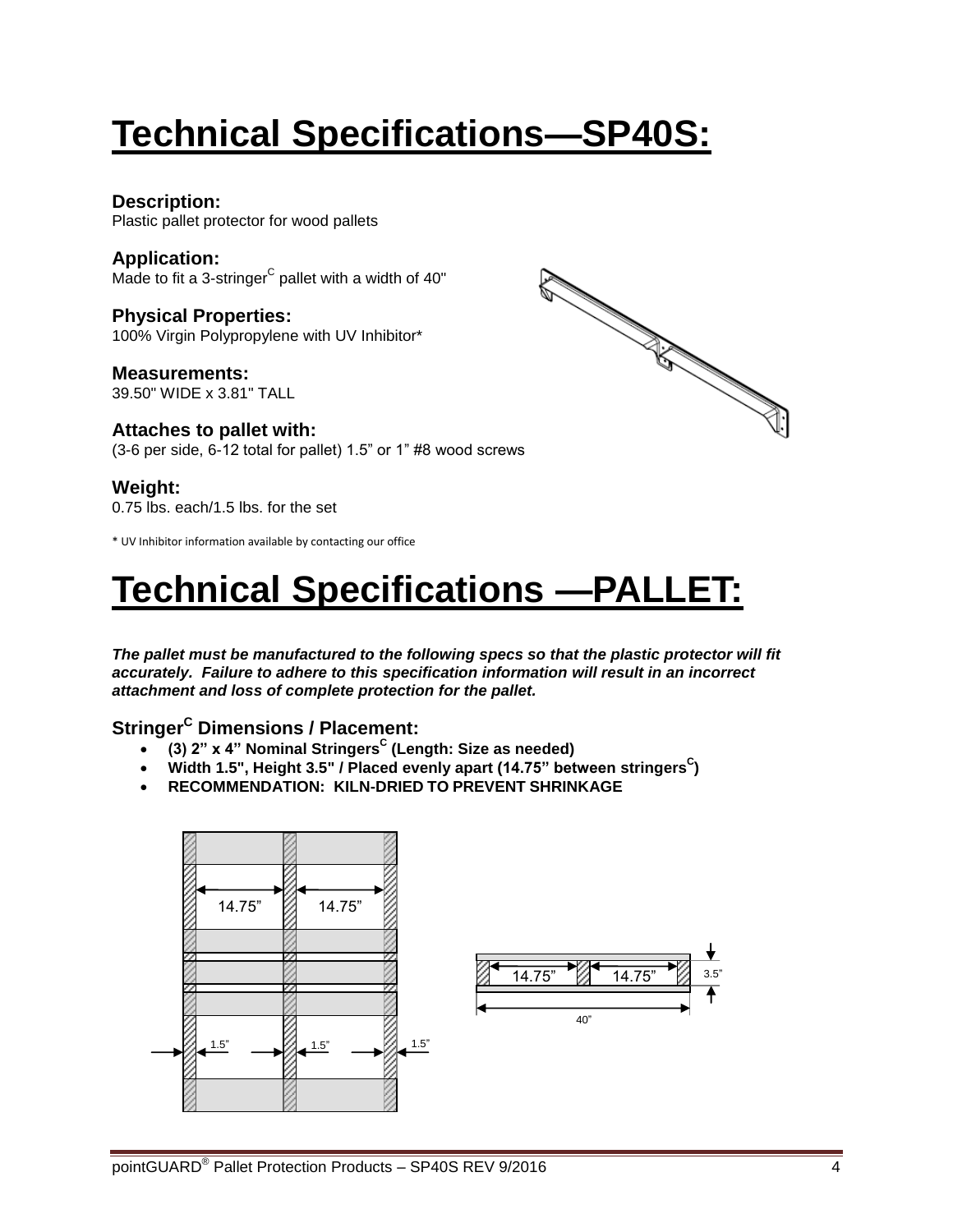#### **Bottom Deck Dimensions/Placement:**

 **No suggested requirements due to the SP40S providing no protection for the bottom deck<sup>E</sup>**

#### **Top Deck<sup>K</sup> Dimensions:**

- **THICKNESS: Target 5/8" - 11/16" (can be thicker, but will increase damage exposure)**
- **RECOMMENDATION: LEAD BOARD<sup>L</sup> SHOULD BE KILN-DRIED TO PREVENT SHRINKAGE**



#### **Pallet Length<sup>1</sup> Remarks:**

- Adding the SP40S pointGUARD<sup>®</sup> Pallet Protector to a pallet will make the pallet length<sup>1</sup> approx. 0.50" longer
- $\bullet$  To keep the length of the pallet at the current dimensions, reduce pallet length by 0.50"  $(EXAMPLE: 48"$  2x4 Stringer<sup>C</sup> will need to be reduced to 47.50" or a 40" 2x4 down to 39.50")

#### **Forklift Opening Remarks:**

• Adding the SP40S pointGUARD® Pallet Protector to a pallet will reduce the main entry opening by 1/8"

#### **NOTE:**

All corners on the pallet should be constructed flush and square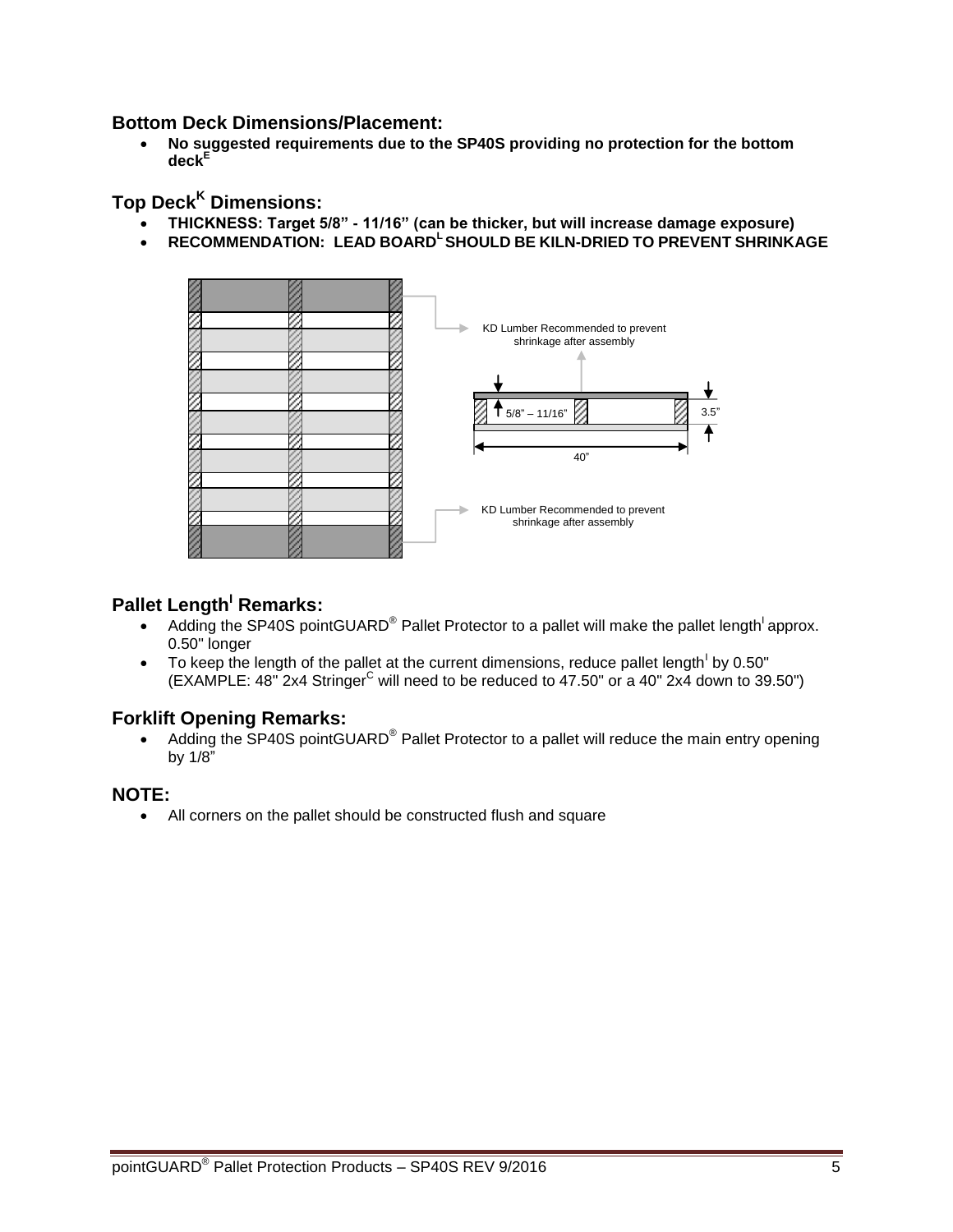## **Installation Process:**

- **To get started, make sure you have read the** *Pre-Installation* **section and have built the wood pallet to the specifications outlined in this guide (***If retrofitting to an existing pallet, make sure you have verified that the stringer<sup>C</sup> dimensions/placement have met those laid out in this guide***)**
- **Next, make sure you have the following:** 
	- o A standard cordless or pneumatic impact driver (20V ideal)
	- $\circ$  (3-6) 1.5" of 1" #8 Wood Screws per pallet (6-12 for a set of pointGUARD<sup>®</sup> Pallet Protectors)
	- o Tape measure

### **Step #1**

- Verify that the pallet has been built correctly (see *Technical Specification* section in this guide)
- $\bullet$  Insert the SP40S protector into the pallet centering it around the middle stringer<sup>H</sup> so that the top lead board <sup>L</sup> has plastic protection in front and below it



### **Step # 2**

 Pull the SP40S protector as far to the top of pallet as possible without exceeding the height of the top lead board and then check again so that it is centered to the pallet before beginning step #3

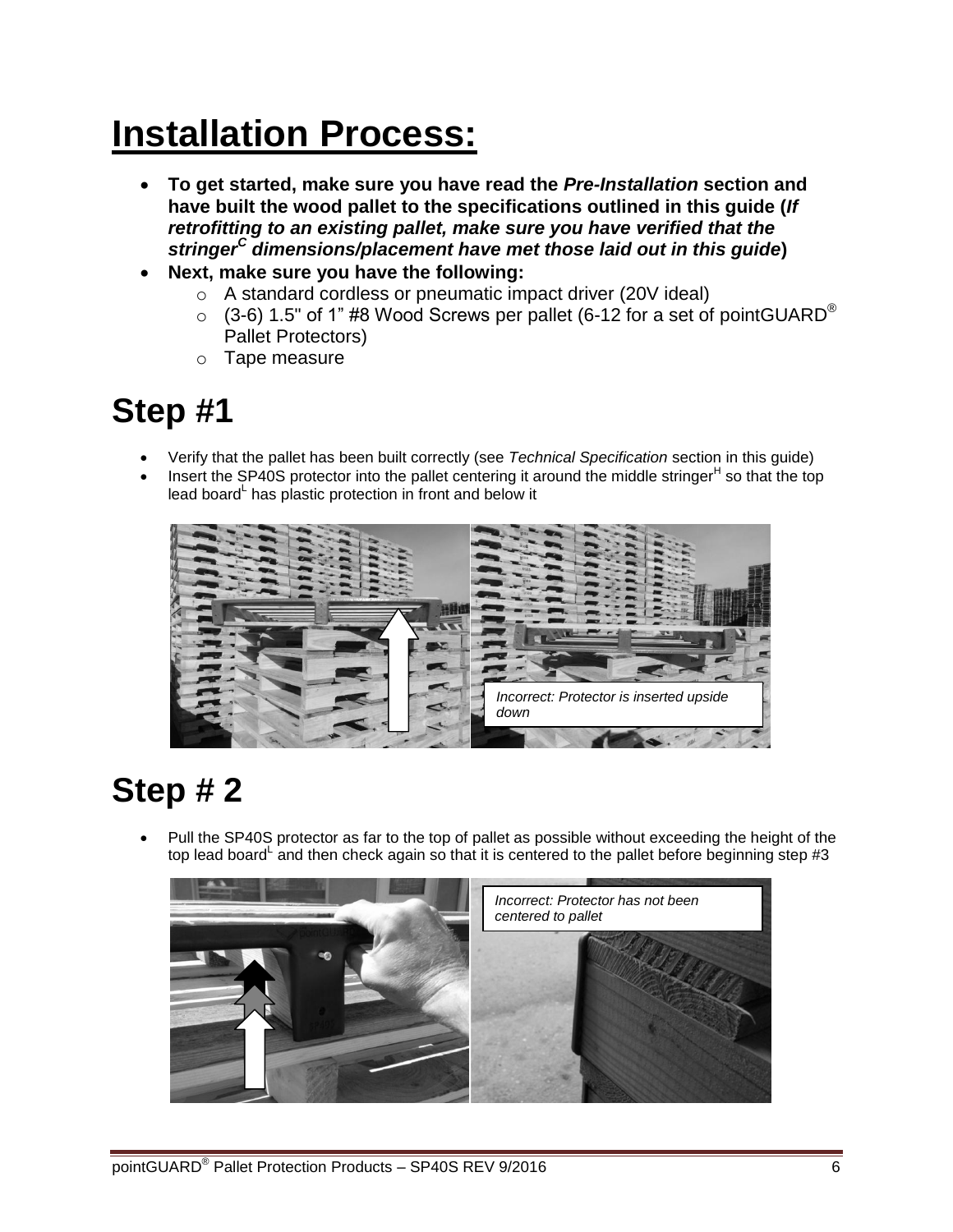**Why this is Important**: Overhang increases the chances that the pointGUARD® Pallet Protector can be snagged on equipment. Also, making sure the pointGUARD® Pallet Protector is flush or below the top deck<sup>K</sup> of the pallet reduces damage exposure to the unit load.

## **Step # 3**

- Using the driver, screw (1) 1.5" or 1" #8 Wood screw thru the pointGUARD<sup>®</sup> Pallet Protector and then into the middle stringer<sup>H</sup>, choosing the best pilot hole to avoid cracks and defects
- Then proceed to securing each outside stringer<sup>C</sup> (Note: More than one screw per stringer<sup>C</sup> may be used for a more secure attachment)



### **Step # 4**

- Countersink screws to 1/16" 1/8", careful that the screw will not back out of loose grain wood. A (#8) 2"or 4" screw can be substituted in the occurrence of an unset screw
- The pallet should not be used In the event that a screw(s) will not hold the pointGUARD<sup>®</sup> Pallet Protector in position



**Why this is Important:** Screws that are not countersunk can back out and snag on equipment, product, person and automated machinery.

### **Step # 5**

Repeat steps #1 - #4 on the opposite side of pallet